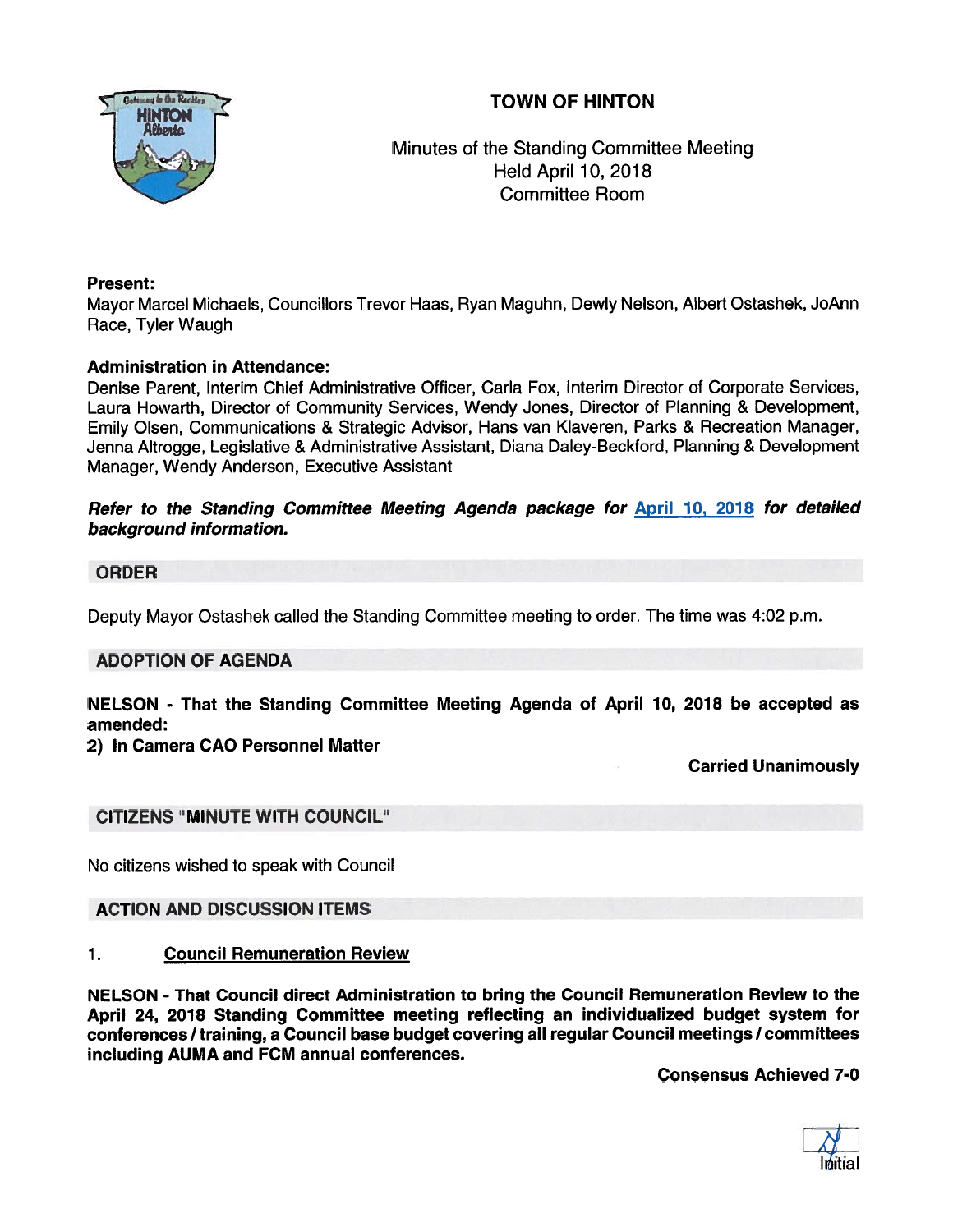Town of Hinton Standing Committee Meeting Minutes— April 10, 2018 Page |2

J. Altrogge left the meeting at 5:03 p.m.

#### 2. Hinton Recreation Centre

MAGUHN -That Council direct Administration to bring back <sup>a</sup> Request for Decision (RFD) to the Regular meeting of Council on April 17, 2078. The RFD proposes to direct Administration to advance the Hinton Recreation Centre Iteration 3 with <sup>a</sup> cost estimate of \$28,500,000 to \$35,000,000 with actions 1, 2 and 3 as outlined in the Standing Committee meeting of April 10, 2018.

Consensus Achieved 7-0

D. Daley-Beckford left the meeting at 6:15 p.m.

#### ADDITIONAL INFORMATION

1. Urgent Matters from Council

OSTASHEK - That Mayor Michaels send <sup>a</sup> letter of condolence to the Town of Humboldt on behalf of Council.

Consensus Achieved 7-0

HAAS: That Council direct Administration to place Town of Hinton flags at half mast until services have been completed.

Consensus Achieved 7-0

WAUGH: That Mayor Michaels send <sup>a</sup> letter of suppor<sup>t</sup> to the family of Tyler Smith on behalf of Council.

Consensus Achieved 7-0

- 2. Chief Administrative Officer Status Report
- 3. Executive Assistant Logistics Information

#### IN CAMERA

MAGUHN - That the Standing Committee Meeting of Council move In Camera.

Carried Unanimously

The time was 6:21 p.m. C. Fox and W. Jones left the meeting.

MAGUHN - That the Standing Committee Meeting of Council move out of In Camera.

Carried Unanimously

The time was 7:13 p.m.

MAGUHN - That Council direct Administration to pursue hosting <sup>a</sup> Western Provinces Hockey Association (WPHA) Junior A Hockey team in Hinton starting in the 2018/2019 season. Consensus Achieved 7-0